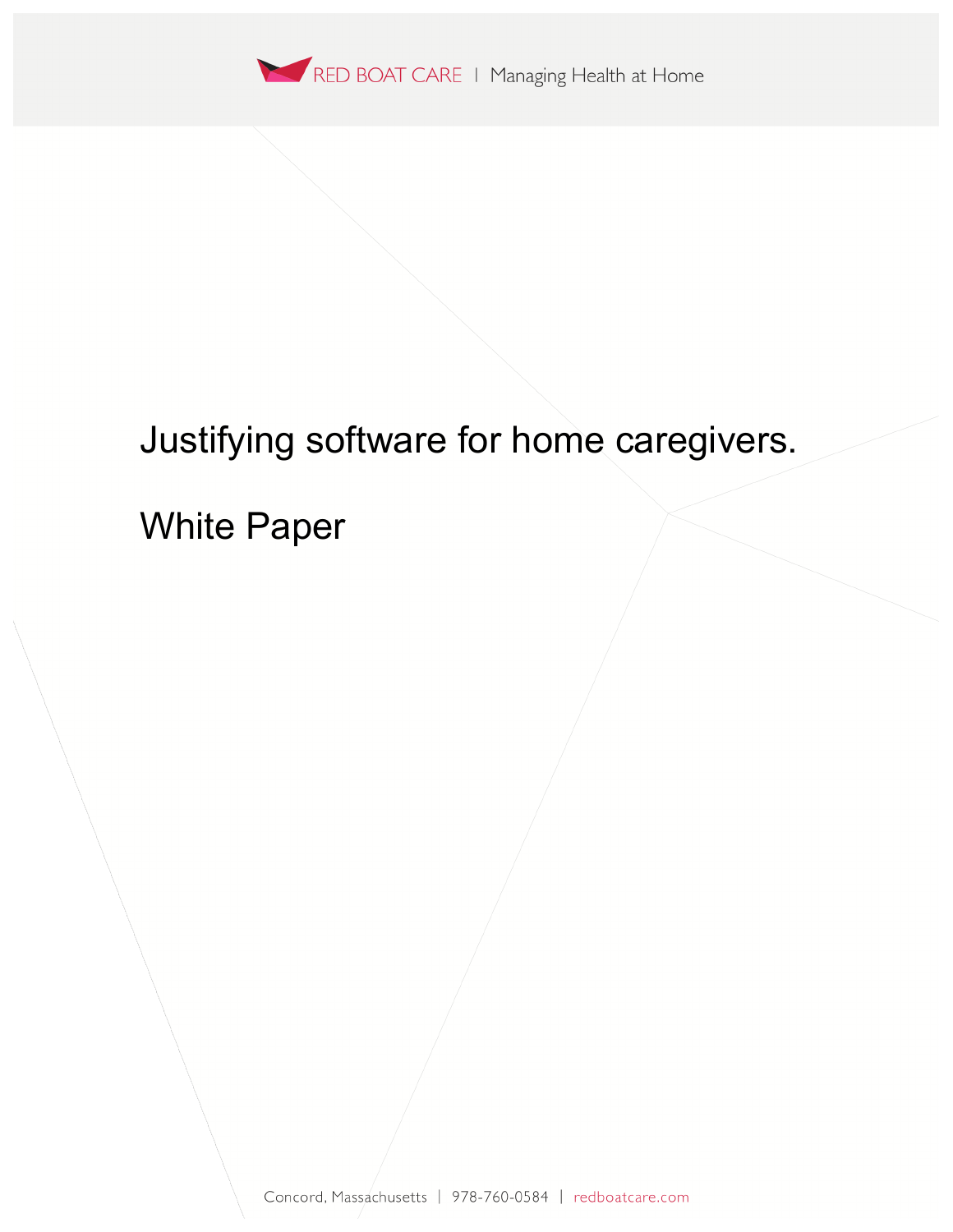## **Table of Contents**

| And it is getting bigger (The population of people needing care is growing in size.)  4 |  |
|-----------------------------------------------------------------------------------------|--|
|                                                                                         |  |
|                                                                                         |  |
| Why are they unpaid? (In other words, what Medicare does not cover.) 4                  |  |
|                                                                                         |  |
|                                                                                         |  |
|                                                                                         |  |
|                                                                                         |  |
|                                                                                         |  |
|                                                                                         |  |
|                                                                                         |  |
|                                                                                         |  |
|                                                                                         |  |
|                                                                                         |  |
|                                                                                         |  |
|                                                                                         |  |
| Servicing the silos of Medicare/Medicaid funding & reimbursable activities 8            |  |
|                                                                                         |  |
|                                                                                         |  |
|                                                                                         |  |
|                                                                                         |  |
|                                                                                         |  |
|                                                                                         |  |
|                                                                                         |  |
|                                                                                         |  |
| Managing a home care tool: The How                                                      |  |
|                                                                                         |  |
|                                                                                         |  |
|                                                                                         |  |
|                                                                                         |  |
|                                                                                         |  |
|                                                                                         |  |
|                                                                                         |  |
|                                                                                         |  |
|                                                                                         |  |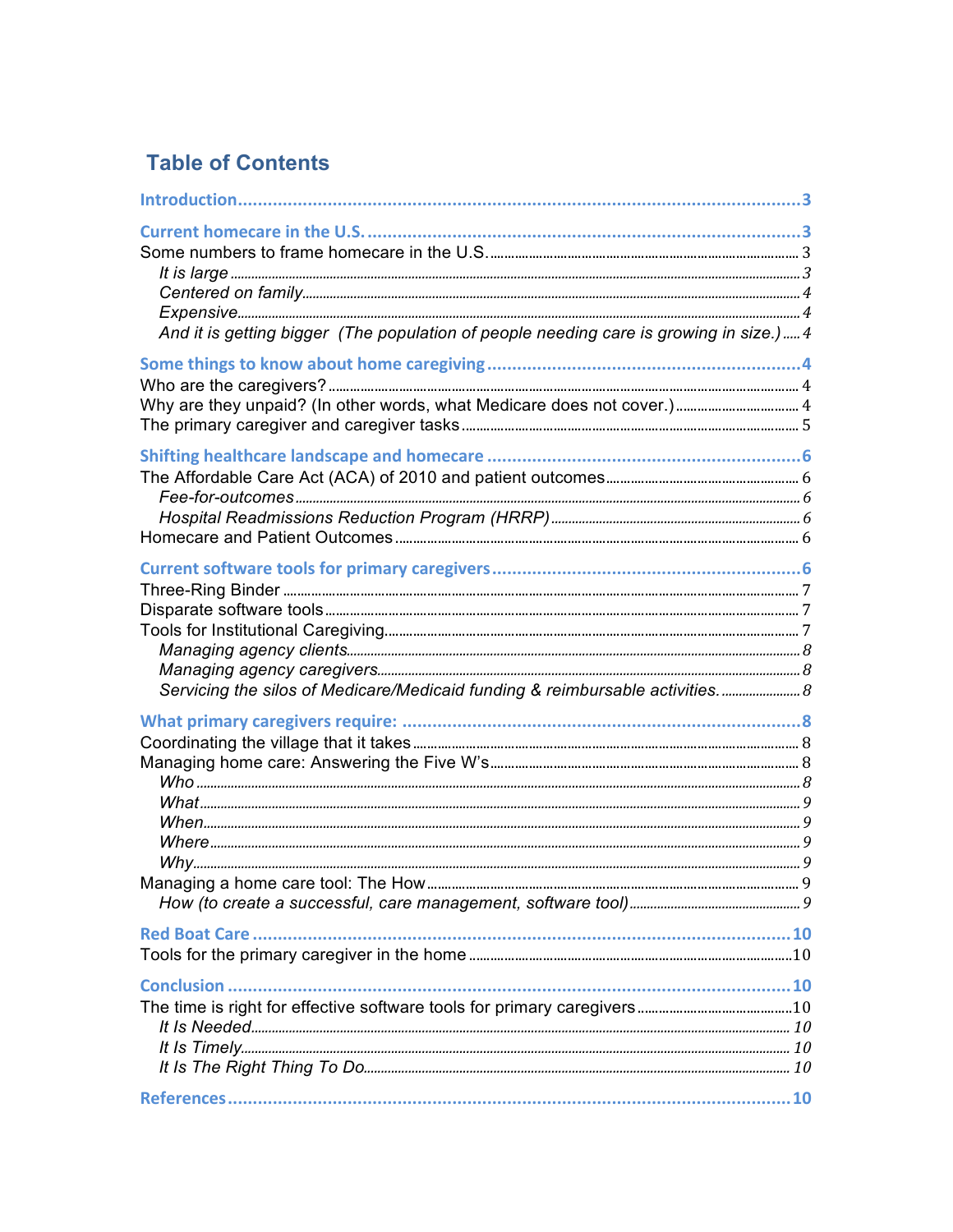#### **Introduction**

"Approximately 87% of Americans who need long-term care receive it from informal, or unpaid, caregivers." [Caregiving in the U.S. 2009 – National Alliance for Caregiving in collaboration with AARP]

"The vast majority- 80%- of elderly people receiving assistance, including many with several functional limitations, live in private homes in the community, not in institutions." [Selected Long-Term Care Statistics – Family Caregiver Alliance**]**

#### **In other words, unpaid home caregivers shoulder most of the elder care responsibilities in the United States.**

This paper presents the numbers and concepts behind the statement above. The caregivers are described in terms of their demographics and the nature of the work that they perform. (Not surprisingly, the group quietly shouldering these responsibilities lives in all of our neighborhoods.)

There are reasons to believe that the changing healthcare landscape (as reflected in the Affordable Care Act) may result in growing financial support for homecare. Specifically, the shift from fee-for-services to fee-for-outcomes, may force some recognition of the relationship between homecare and patient outcomes. The implication is that there are financial incentives to provide better homecare (along with the fact that the elderly prefer to stay in their homes).

The tools available to caregivers will be outlined followed by a description of the tools that they need.

Finally, the case will be made that Red Boat Care (www.redboatcare.com) has produced the software product that caregivers need to manage healthcare in the home.

#### **Current homecare in the U.S.**

In June of 2015, AARP released a report (i), which provided a comprehensive picture of unpaid family caregivers. This report, along with the others cited below, conveys an unpaid homecare community that is large, centered on the family (ii), expensive, and growing.

#### **Some numbers to frame homecare in the U.S.**

#### **It is large**

"An estimated 43.5 million adults in the United States have provided unpaid care to an adult or a child in the prior 12 months." [2015 Report - Homecare in the U.S." AARP]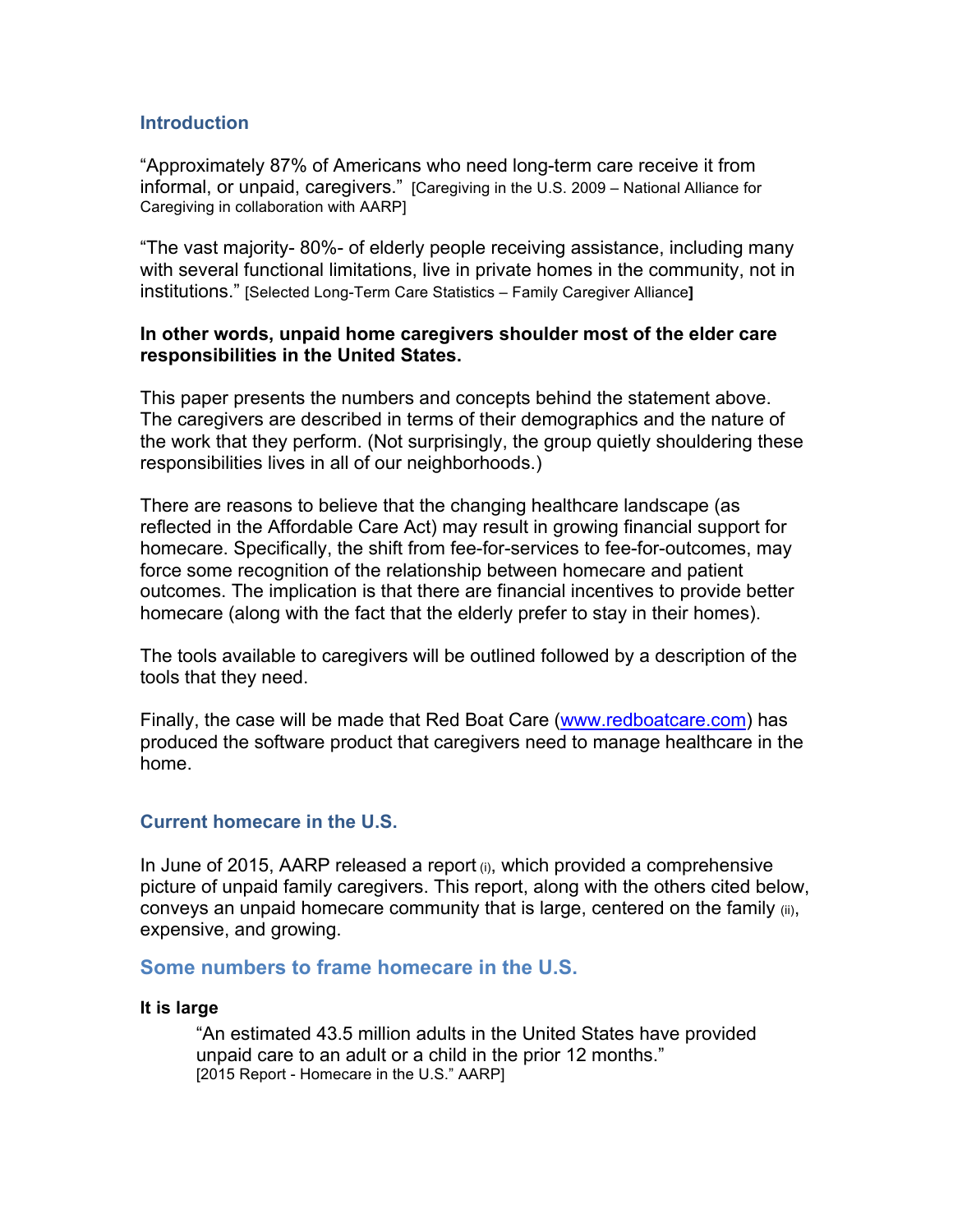#### **Centered on family**

"A vast majority of caregivers (85%) care for a relative or other loved one:" [Caregiver Statistics: Demographics]

#### **Expensive**

"At \$470 billion in 2013, the value of unpaid caregiving exceeded the value of paid home care and total Medicaid spending in the same year, and nearly matched the value of the sales of the world's largest company, Wal-Mart (\$477 billion).

[AARP Public Policy Institute. (2015). Valuing the Invaluable: 2015 Update.]"

#### **And it is getting bigger (The population of people needing care is growing in size.)**

"In the United States, the proportion of the population aged >65 years is projected to increase from 12.4% in 2000 to 19.6% in 2030 (3)" [Public Health and Aging: Trends in Aging --- United States and Worldwide – CDC (http://www.cdc.gov/mmwr/preview/mmwrhtml/mm5206a2.htm)]

## **There is a clear reason to help home caregivers.**

## **Some things to know about home caregiving**

## **Who are the caregivers?**

The following statistics are taken from the 2015 AARP Report (iii):

- The majority of caregivers are female (60%).
- They are 49 years of age, on average.
- Eight in 10 caregivers care for just one adult (82%).
- The average duration of caregiving is 4.0 years.
- On average, caregivers spend 24.4 hours per week providing care.

## **Why are they unpaid? (In other words, what Medicare does not cover.)**

Taken from the HHS handbook on Medicare and Home Health Care : "If you're eligible for Medicare-covered home health care (see page 5), Medicare covers the following services if they're reasonable and necessary for the treatment of your illness or injury: …" (iv)

**"… illness or injury…";** 

## **Medicare does NOT cover all the work daughters (see prior statistics) do to take care of a loved one.**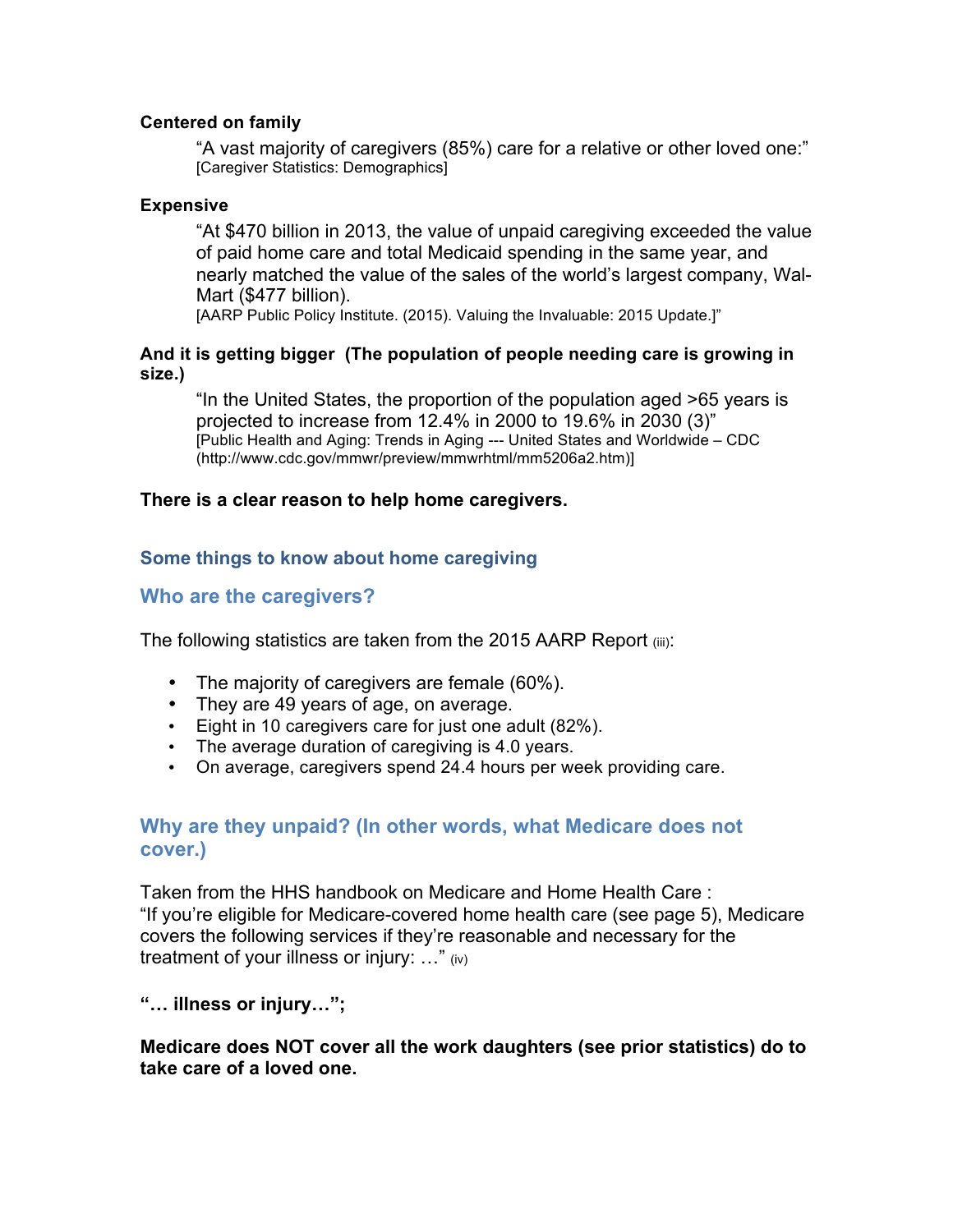## "**Medicare doesn't pay for:**

- 24-hour-a-day care at home
- Meals delivered to your home
- Homemaker services like shopping, cleaning, and laundry when this is the only care you need, and when these services aren't related to your plan of care.
- Personal care given by home health aides like bathing, dressing, and using the bathroom when this is the only care you need."  $(iv)$

To sum up, Medicare doesn't pay the costs of taking care of the elderly. There isn't any reimbursement for children wishing to support their parents "Aging in Place". For example, consider the daughter who wants to ensure that her parents are taking their medications and performing recommended activities, including personal hygiene; she will not get paid.

Also, Medicare pays for only brief periods of time to treat "illness or injury" whereas the caregiving duration is on average 4 years (i).

## **Medicare pays for treatment, not for care giving.**

## **The primary caregiver and caregiver tasks**

The primary caregiver is the person who assumes responsibility for a homecare recipient. The following characteristics particularly apply to primary caregivers (v).

- **Have no perceived choice.** The caregiver is often thrust into the role of caregiving when called upon by the needs of a family member. (vi)(vii)
- **Have the caregiving responsibility for over four years.** (viii)
- **Perform a wide range of caregiving duties, including nursing level tasks** (iii)**:**
	- $\circ$  "About 6 in 10 caregivers assist with medical/nursing tasks (57%)" (ix)
	- o "Doing more: IADLs (Instrumental Activities of Daily Living), medical/nursing tasks without training, and all three key activities (monitoring, communicating, advocating)"
	- $\circ$  "A majority of caregivers help their loved one with at least one Activity of Daily Living (ADL; 59%),"
	- o Of caregivers: "A majority monitor their care recipient's condition so they can adjust care accordingly (66%) and communicate with health care professionals about their recipient's care (63%)."
- Have another job  $(x)$  (is typically overworked  $(xi)$ ).
	- $\circ$  "Six in 10 caregivers report being employed at some point in the past year while caregiving. Among them, 56 percent worked full time, and on average, they worked 34.7 hours a week."
	- $\circ$  "Six in 10 caregivers report having to make a workplace accommodation as a result of caregiving, such as cutting back on their working hours, taking a leave of absence, receiving a warning about performance or attendance, or other such impacts."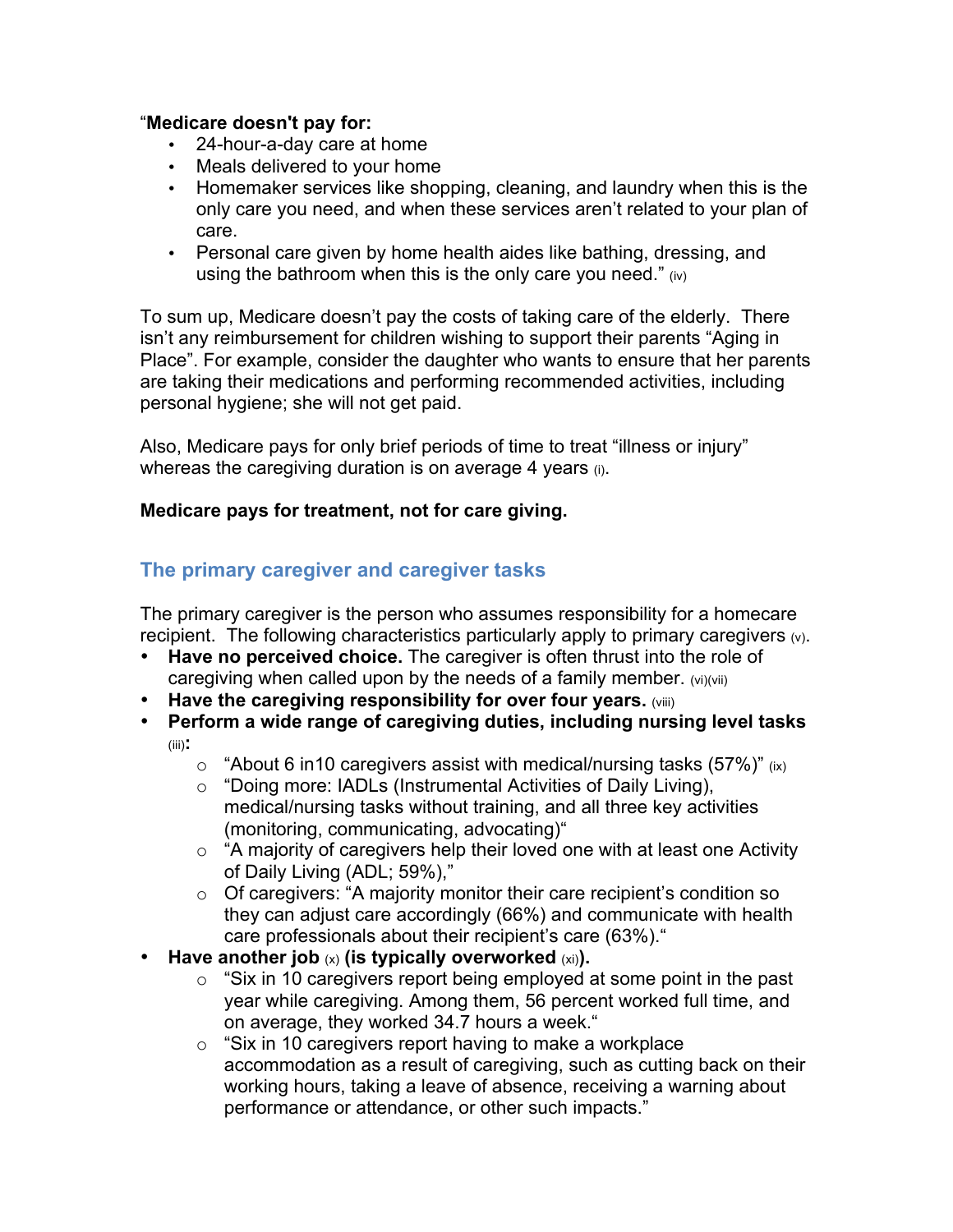#### **Primary caregivers and the complete medical picture**

The primary caregiver is in a position to have the most complete information on the medications and prescribed regimens for the healthcare recipient. While there is hope that one day **all** of the patient's medical information will be electronically combined together, the current medical systems lack of interoperability keeps that dream distant. Each of the patient's different physicians may only have a part of the complete medical picture. The primary caregiver is in the best position to aggregate the care recipient's medical information from the various healthcare providers.

## **Shifting healthcare landscape and homecare**

There are some changes to the healthcare landscape that have an impact on healthcare in the home.

## **The Affordable Care Act (ACA) of 2010 and patient outcomes**

#### **Fee-for-outcomes**

A significant component of the Affordable Care Act is the shift from fee-forservices to fee-for-outcomes (xii). Specifically, CMS is shifting how they pay for health services, from reimbursement for specific procedures to reimbursement for improved patient health (as determined through various metrics).

## **Hospital Readmissions Reduction Program (HRRP)**

Section 3025 of the Affordable Care Act (xiii) monetarily penalizes hospitals if their patients are readmitted too soon after discharge. As a result, hospitals are starting to become more mindful of the patient discharge environment (e.g. transitional facilities that have low patient return metrics).

## **Homecare and Patient Outcomes**

Common sense and research confirm that in addition to being preferred by patients, patient outcomes can be improved and patient costs can be reduced through effective homecare (xiv)(xv)(xvi).

It is not a leap to infer that effective homecare software tools will help contribute to better outcomes of homecare recipients.

## **Current software tools for primary caregivers**

The evidence of home caregiver neglect can be seen in the limited software tools available to them. There are three categories of tools currently available.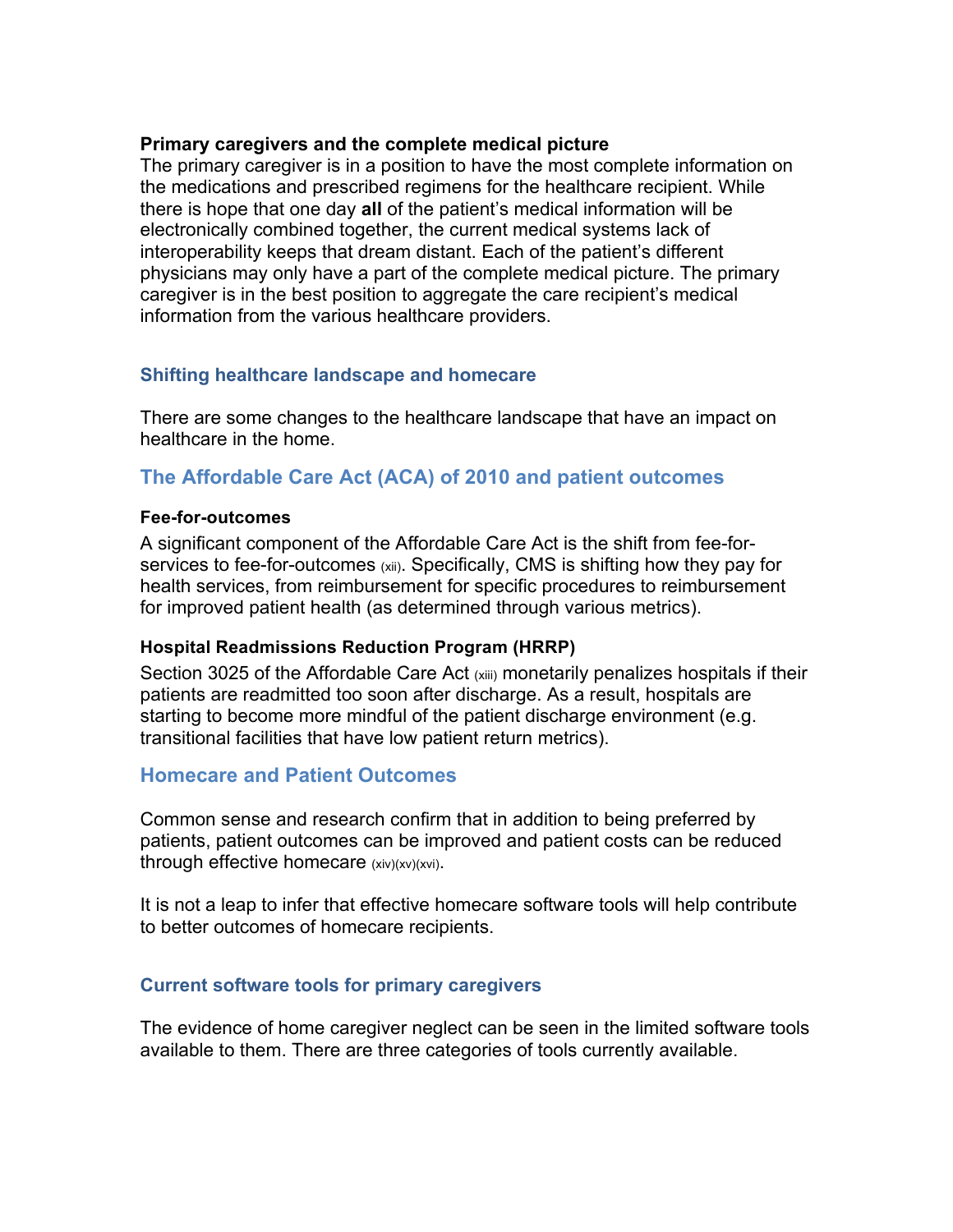## **Three-Ring Binder**

To those who have lived in a world of electronic documentation, the following recommended health management approach will be difficult to embrace: the three-ring binder. From Gail Sheehy's *Passages in Caregiving* to the accounts offered in Nell Lake's *The Caregivers*, three-ring binders are recommended as a flexible and extensible way to manage caregiver information. A couple of examples are offered below:

- The Caregiver's Notebook: (http://www.springwell.com/docs/Resources/Caregiver\_Notebook.pdf)
- Caregiver Notebook: http://www.ashlandmhrb.org/upload/documents/caregiver\_notebook.pdf

The virtues of the three-ring binder are important to keep in mind when considering an electronic approach to healthcare record keeping, e.g. different sections for the different types of medical information, the ability to take notes, etc.

## **Disparate software tools**

Another approach to healthcare information management is to cobble together a set of disparate software tools to address different caregiving needs. An example of this is reflected in the following AARP post: *9 Need-to-Know Technologies for Caregivers* (http://blog.aarp.org/2012/04/26/sally-abrahms-caregivingtechnology-must-haves/). Several different software tools are offered to help with essential caregiving **"**Medication management" and "Care Coordination" tasks.

The post above underscores the types of healthcare tasks that need to be managed in the home. There are some obvious advantages to having the medication management activities be connected to care coordination activities. In other words, there are advantages to having these capabilities reside within a single tool.

## **Tools for Institutional Caregiving**

A search for "software for caregivers" will return several established products. These products tend to focus on the needs of institutional caregiving, e.g. agencies that provide caregivers who go into the home for a fee. A large focus of these tools centers on the management of staff and client accounts.

Caregiving agencies have billing and payroll requirements: they must bill their clients and pay their caregivers. Quite appropriately, agencies logically seek software that features these billing and payroll capabilities.

An additional consideration they may have is the management of those tasks that are subject to CMS reimbursement.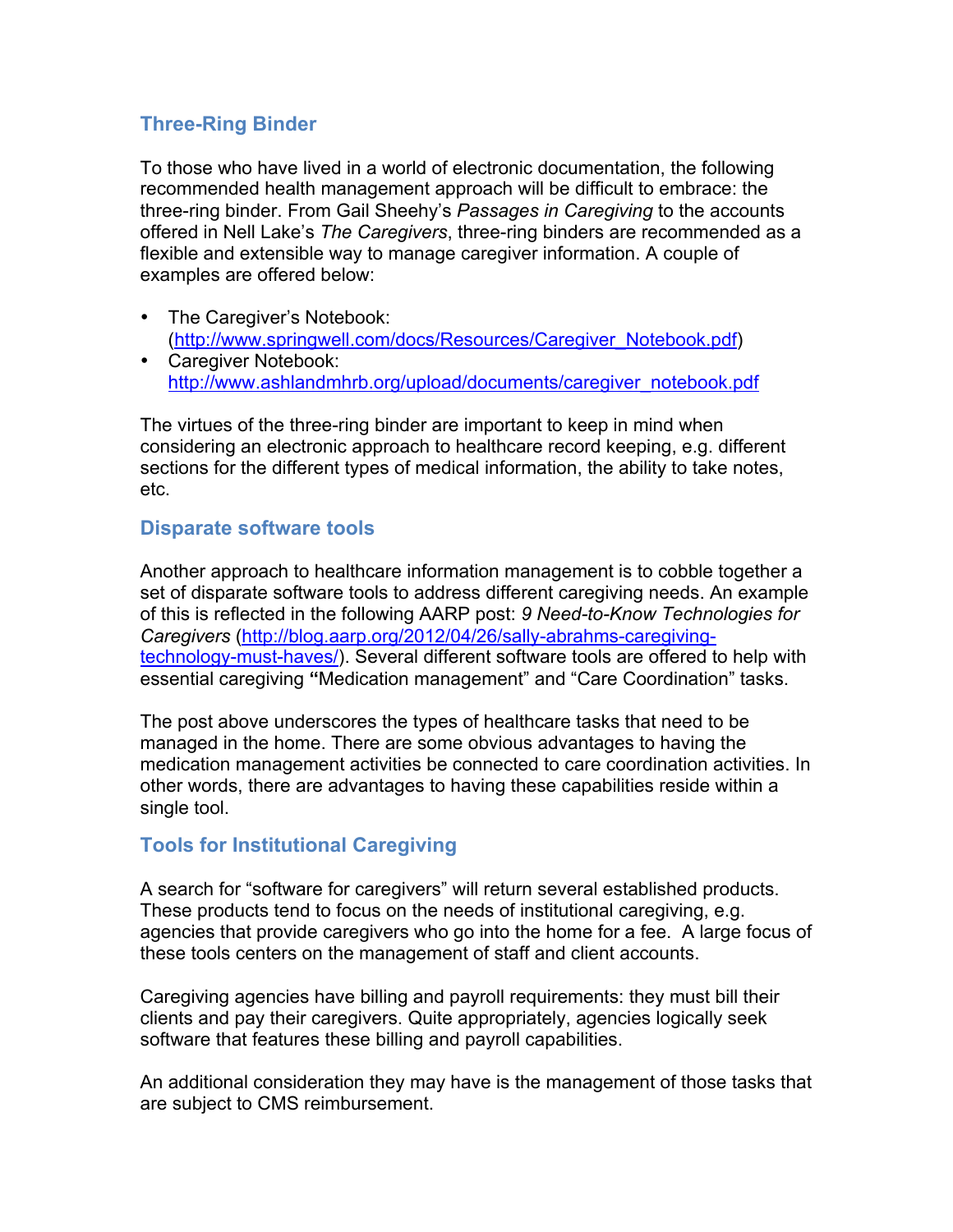## **Managing agency clients**

- Caregiving agencies are focused on servicing client requests.
	- o Learning and documenting caregiving requirements.
		- o Logging caregiving activities.
		- o Billing clients for caregiving activities.

## **Managing agency caregivers**

- A primary consideration for caregiver agency software tools is the management of caregivers. Three of the capabilities required for caregiver management are:
	- o Scheduling caregiver hours.
	- o Logging caregiving activities.
	- o Tracking caregiver hours and payroll.

## **Servicing the silos of Medicare/Medicaid funding & reimbursable activities.**

- Medicare/Medicaid has specific definitions of what types of services can and cannot be reimbursed. The services offered by caregiving agencies may be influenced by these constraints.
- The software used by agencies subject to CMS constraints may also reflect the same restrictions.

## **What primary caregivers require:**

## **Coordinating the village that it takes (xvii)**

Human beings do not come with operating manuals included. Few of us are prepared for the realities of the responsibility of taking care of an aging parent.

The challenge of taking care of someone can be very demanding, especially when more medications and medical personnel become involved. This insidiously increasing burden of caregiving often exacts a health toll on the primary caregiver (xviii). When this happens, the long-term success of caregiving depends on getting extra help (i.e. the enlistment of a caregiving team)  $(x|x)$ . Enabling a healthcare team requires a new level of communication and coordination capabilities.

## **Managing home care: Answering the Five W's**

The first order of business in managing healthcare is to simply know what needed to be done and who was going to it. That idea inspires the answering the "Five W's" (xx).

## **Who**

The primary caregiver must know appropriate information for all of the healthcare team members:

• The care recipient (typically a family member).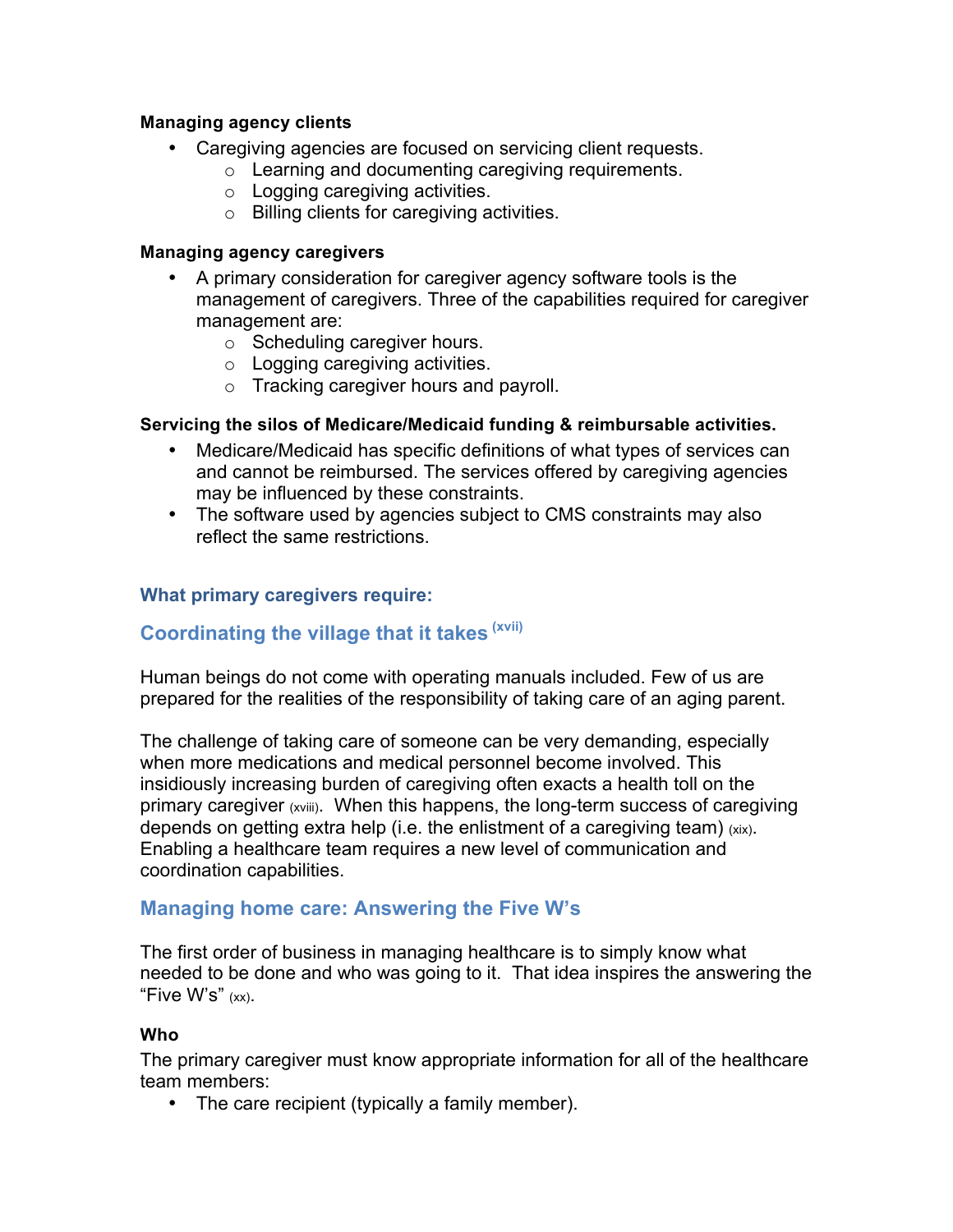- The family (sisters and brothers etc).
- The caregivers (both professional and non-professional).
- The care providers (physicians, therapists, etc).
- The other care participants (pharmacies, supply houses, etc.)

#### **What**

The primary caregiver must know the care recipient's healthcare information:

- What medication **must be taken**; what activity must be performed; what appointment must be met.
- What medication **has been taken**; activity performed; appointment met.
- What are the issues with taking a medication or performing an activity.
- What are the vitals of the care recipient; allergies; etc.
- What does the care recipient like for lunch; what sports teams or ballets do they like.
- What should be done in case of an emergency.

#### **When**

The primary caregiver must know various scheduling times:

- When does a medication need to be taken; activity performed; appointment met.
- When was the medication taken; activity performed; appointment met.
- When are caregivers scheduled to arrive: today, tomorrow, next week.
- When was the last immunization given.

## **Where**

The primary caregiving that is done in the home.

## **Why**

The "why" of healthcare can take many forms:

- Why is the medication being taken or why was it discontinued?
- Why do several medications need to be taken at the same time?
- Why is a caregiver needed at 7:00 o'clock in the morning?
- Why does the person receiving care need to be outside at lunchtime?

## **Managing a home care tool: The How**

## **How (to create a successful, care management, software tool)**

The key to creating this successful product design is to understand what caregivers need to do and how they need to do it. Merely presenting them with healthcare information is insufficient. The tool must respect the relative priority of tasks and present them that way. (For example: Upon arriving at the patients' home, the caregiver will need to know what tasks have been performed and what tasks are yet to be performed. Knowing when an immunization was given is important, but it is typically not the first thing a caregiver thinks about.)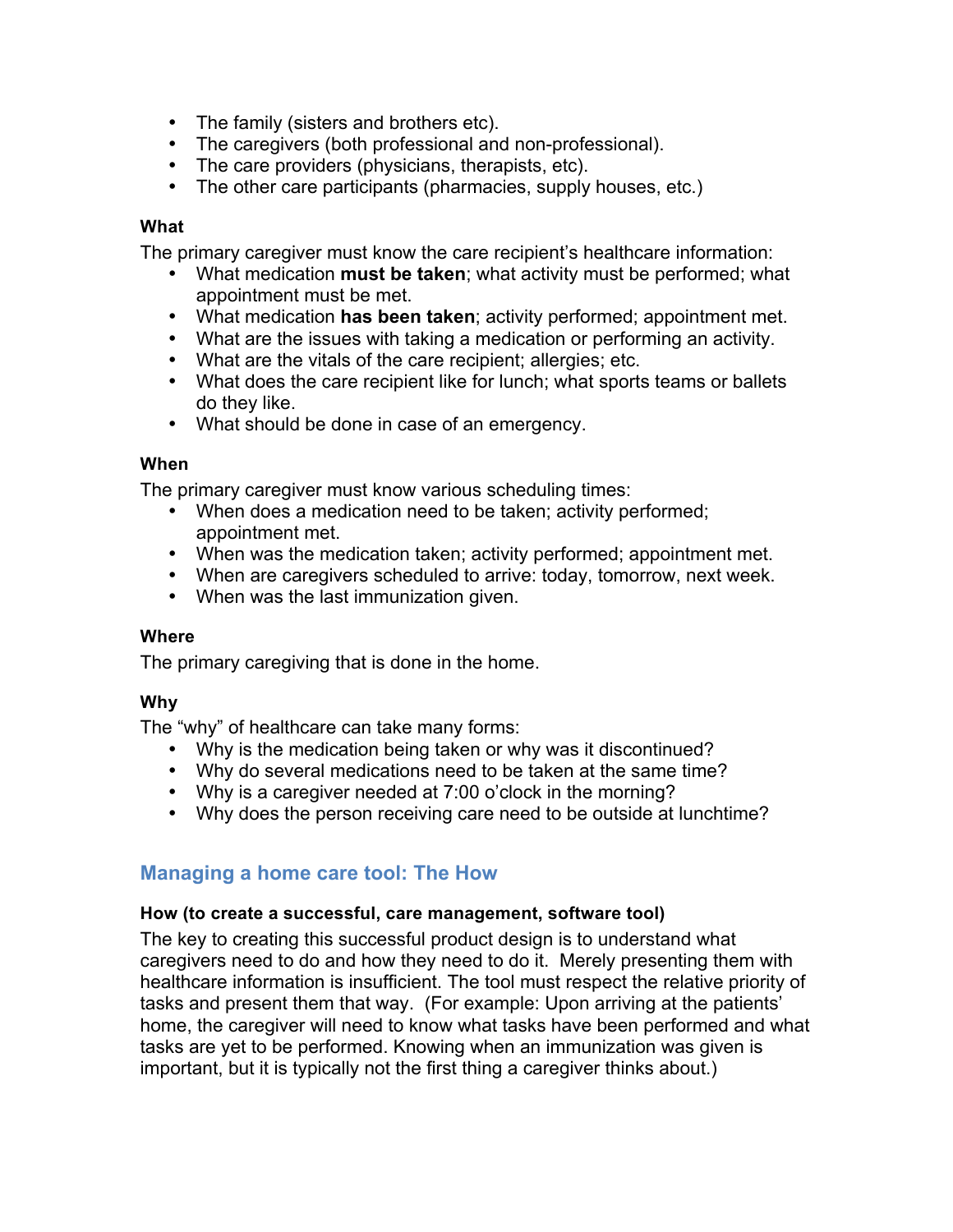Product designers use the following standard methods to create effective products:

- Analyze workflows. (Study what and how caregivers do their work.) The goal is to make sure that everyday tasks are easy to understand and perform.
- Follow user interface principals and practices.
- Make sure that information is securely available anytime and from anywhere.
- Iterate (keep learning, keep improving).

## **Red Boat Care**

## **Tools for the primary caregiver in the home**

Red Boat Care (RBC) is a company that was founded to provide software tools for caregivers. RBC's goal is to focus on the needs of the primary home caregiver and the needs of the person receiving care.

RBC has produced a software product that allows the primary caregiver to coordinate and communicate healthcare goals with the caregiving team. RBC's Medical Activity Planner (MAP) provides secure access to the medical information at any time, from any place, on any web browser. Furthermore, family members can track the progress of the person receiving care.

## **Conclusion**

## **The time is right for effective software tools for primary caregivers**

## **It Is Needed**

Primary caregivers need a tool to more easily manage the complexities of healthcare.

## **It Is Timely**

Primary caregivers need Red Boat Care homecare management software now. They need this record-keeping software that will both assist the caregiver and structure the design of outcome-based healthcare in the home.

## **It Is The Right Thing To Do**

Helping primary home caregivers is a good thing. It needs to be done. Red Boat Care has done it.

## **References**

(i) "2015 Report - Homecare in the U.S." AARP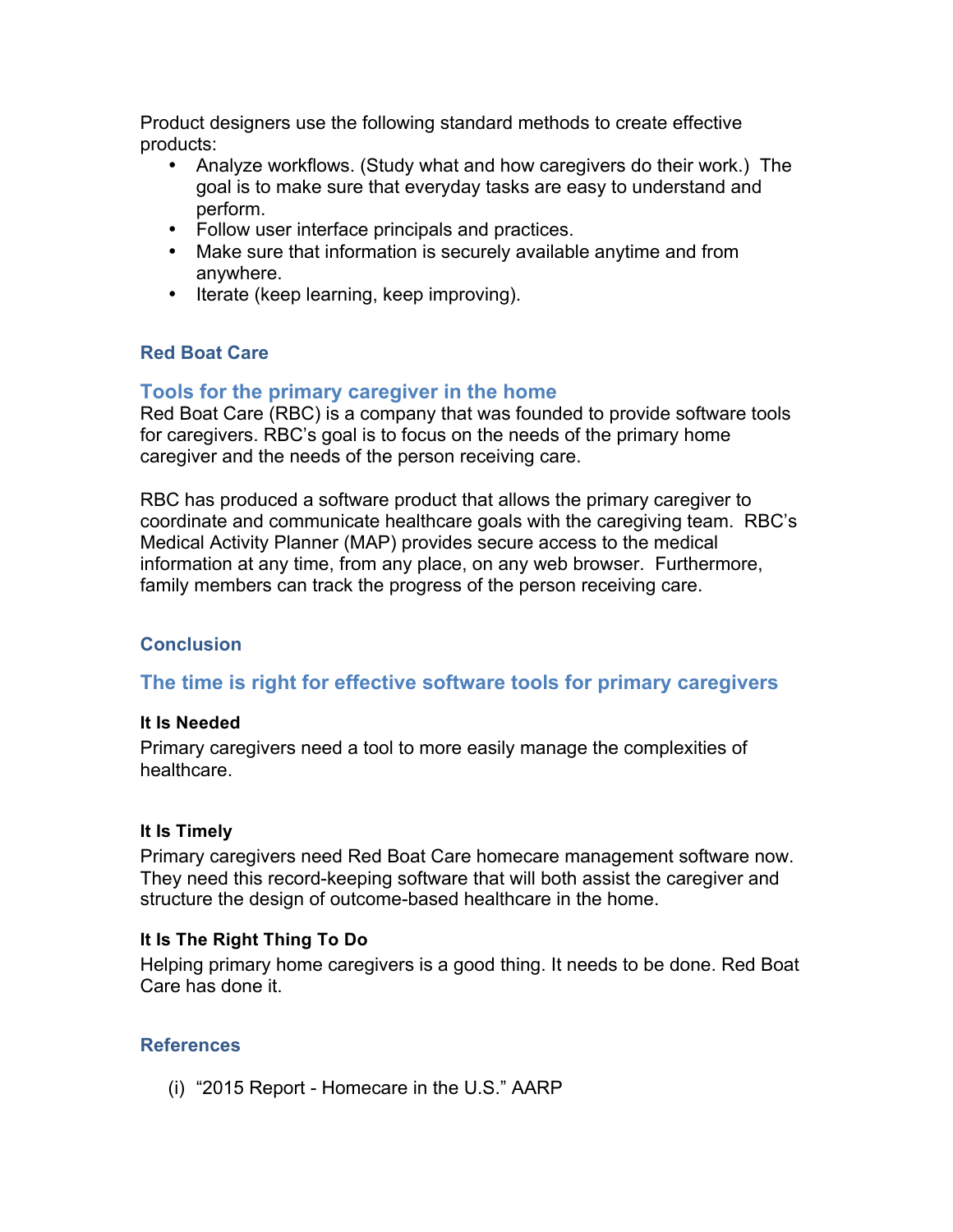- (ii) "A large majority of caregivers provide care for a relative (85%) Caregiving in the U.S." (2015) AARP
- (iii) Caregiving in the U.S. (2015) AARP
- (iv)Medicare and Home Health Care HHS (https://www.medicare.gov/Pubs/pdf/10969.pdf)
- (v) "Over six in 10 caregivers perceive themselves to be the primary unpaid caregiver, meaning either that they are sole caregivers (47%) or that there are other unpaid caregivers, but they themselves provide the majority of unpaid care (16%). " Caregiving in the U.S. (2015) AARP
- (vi)"When asked if they had a choice in taking on the responsibility to provide care for their loved one, half of caregivers self-reported they had no choice in taking on their caregiving responsibilities." Caregiving in the U.S. (2015) AARP
- (vii) "Over half of those who feel they had no choice in taking on their caregiving role report high levels of emotional stress (53%)." Caregiving in the U.S. (2015) AARP
- (viii) "Primary caregivers have been in their role longer than nonprimary caregivers (4.6 years vs. 2.8 years, on average)." Caregiving in the U.S. (2015) AARP
- (ix)"About 6 in10 caregivers assist with medical/nursing tasks (57%)" Caregiving in the U.S. (2015) AARP
- (x) "Sixty percent of caregivers were employed at some point in the past year while also caregiving." Caregiving in the U.S. (2015) AARP
- (xi)Caregivers Sometimes Must Sacrifice Their Careers Paula Span **-** New York Times (http://www.nytimes.com/2015/12/08/health/eldercaregivers-often-sacrifice-their-careers.html? r=0.)
- (xii) Better, Smarter, Healthier: In historic announcement, HHS sets clear goals and timeline for shifting Medicare reimbursements from volume to value – HHS.gov (http://www.hhs.gov/about/news/2015/01/26/better-smarter-healthierin-historic-announcement-hhs-sets-clear-goals-and-timeline-forshifting-medicare-reimbursements-from-volume-to-value.html#)
- (xiii) Section 3025 of the Affordable Care Act
- (xiv) "Not only can care be provided less expensively in the home, evidence suggests that home care is a key step toward achieving optimal health outcomes for many patients." – Home – The Best Place for Health Care. – The Joint Commission (http://www.jointcommission.org)
- (xv) Improving patient outcomes with better care transitions: the role for home health. NCBI Cleve Clin J Med. 2013 Jan
- (xvi) "The Future of Home Health Care Project" (http://www.ahhqi.org/images/pdf/future-whitepaper.pdf)
- (xvii) "About half of all caregivers report that someone else has also provided unpaid care to their care recipient over the past year." Caregiving in the U.S. (2015) AARP
- (xviii) Caregiver Health Family Caregiver Alliance (https://www.caregiver.org/caregiver-health)